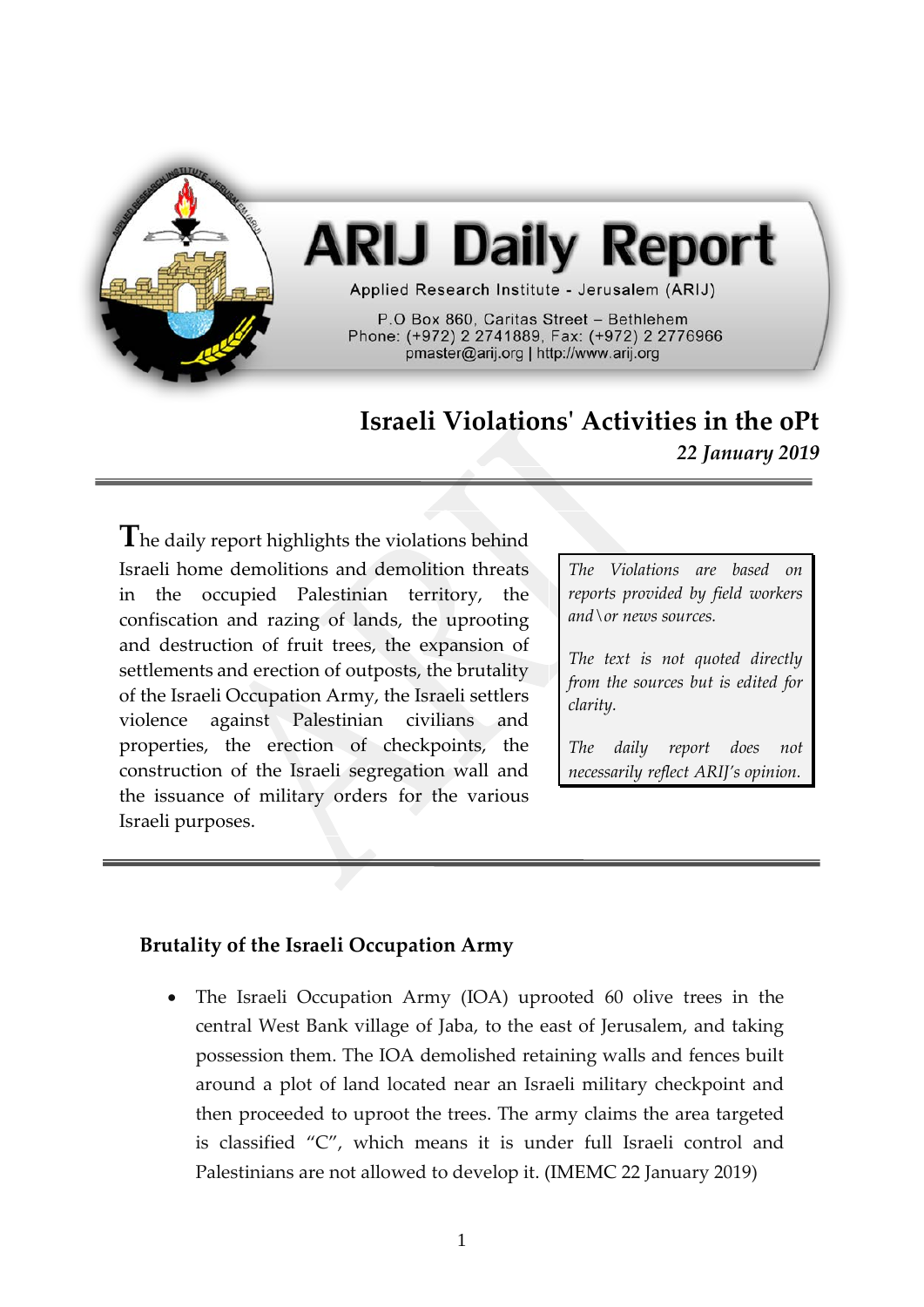- Throughout the past two days, The Israeli Occupation Army (IOA) have been raiding the grounds of Ofer prison, near Ramallah City, central occupied West Bank, and violently attacking Palestinian prisoners. The two-day raid carried out in the prison has included attacking Palestinian prisoners with dogs and tear-gas bombs, resulting in over 100 injuries. (IMEMC 22 January 2019)
- The Israeli Occupation Army (IOA) killed a Palestinian fighter, and injured four others, including one who suffered life-threatening wounds, after the army fired missiles into an area east of al-Boreij, in central Gaza. The slain Palestinian has been identified as Mahmoud al- 'Abed Nabahin, 24. The Palestinian was killed in an observation post. The army fired at least one missile into the observation post, in addition to many smoke bombs targeting young men near the Great Return Camp, in central Gaza. Besides killing the Palestinian, the army injured four others, including one who suffered very serious wounds. (IMEMC 22 January 2019)
- The Israeli Occupation Army (IOA) detained a 22-year-old Palestinian fisherman while working off the coast of the northern besieged Gaza Strip. The Israeli authorities informed the family of the fisherman, Muhammad Hussam Bakr, 22, of his detention while working off the coast in northern Gaza. The reason for Muhammad's detention remained unknown. (IMEMC 22 January 2019)
- The Israeli Occupation Army (IOA) stormed into Al Aqsa Mosque and began to photograph the mosque's landmarks and take measurements without mentioning any reasons for it. (IMEMC 22 January 2019)
- The Israeli occupation authorities decided to temporarily expel [five](http://imemc.org/article/army-denies-five-aqsa-mosque-guards-fateh-official-access-to-the-holy-site-for-4-6-months/)  guards from [Al-Aqsa Mosque](http://imemc.org/article/army-denies-five-aqsa-mosque-guards-fateh-official-access-to-the-holy-site-for-4-6-months/) for periods ranging from four to six months. The six-month deportation decision included guards Fadi Alian, Louai Abu Saad, Ahmed Abu Alia and a member of the Jerusalem district Awad Salaymeh. The occupation decided to expel Yahya Shehadeh and Salman Abu Miyaleh, for 4 months, from the mosque. (IMEMC 22 January 2019)
- The Israeli Occupation Army (IOA) killed a Palestinian man at Huwwara military roadblock, south of Nablus, in the northern part of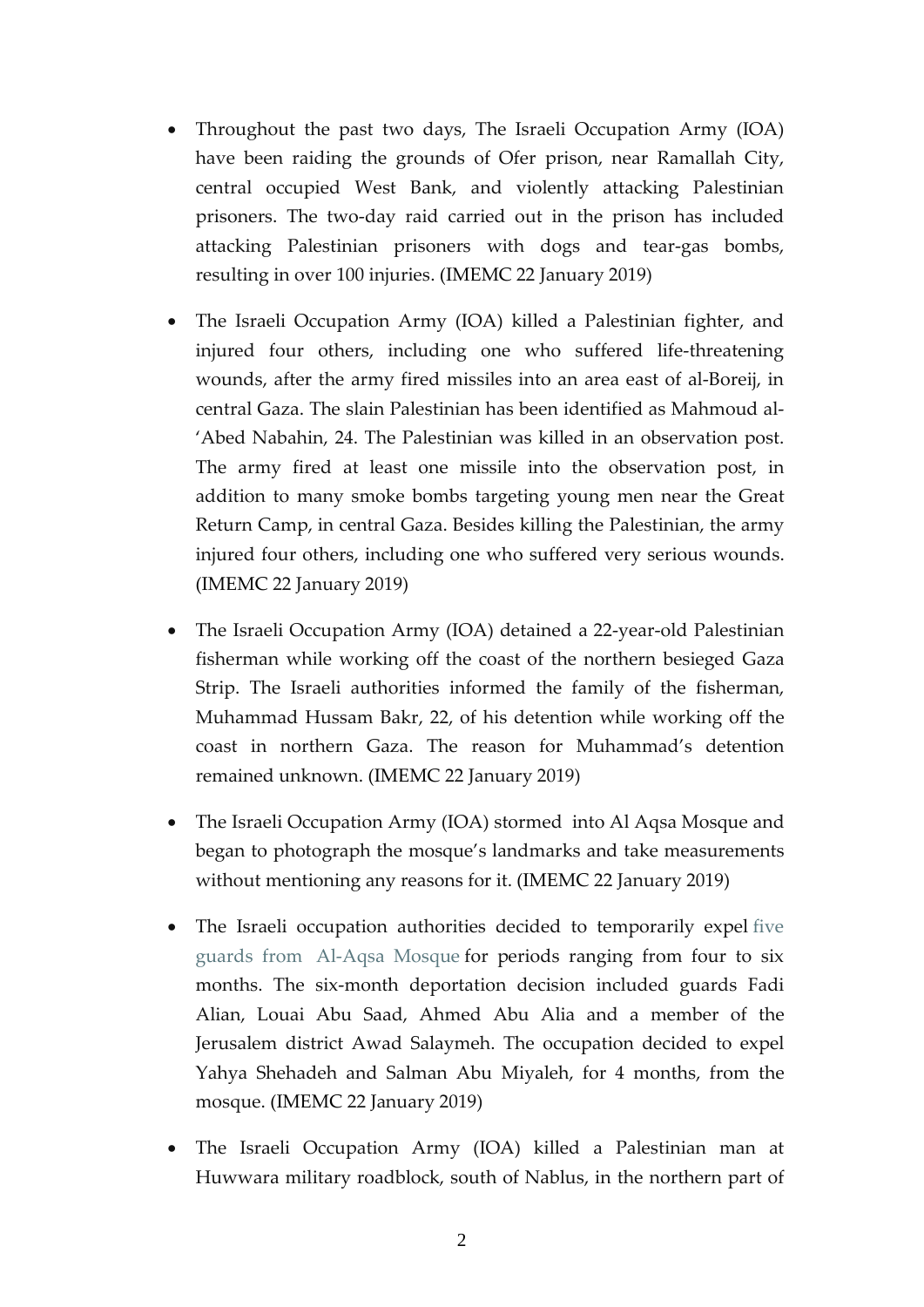the occupied West Bank. The IOA shot Mohammad Fawzi Adawi, 36, seriously wounding him, and prevented Palestinian medics from approaching him, before he succumbed to his wounds. The Palestinian, from Azzoun town east of the northern West Bank city of Qalqilia, was shot with at least three live rounds in his upper body. The IOA closed the roadblock and initiated extensive searches in the area. (IMEMC 22 January 2019)

- The Israeli Occupation Army (IOA) injured several young Palestinian men in the al-Khader town, south of Bethlehem in the occupied West Bank. The IOA invaded Umm Rokba area, south of al-Khader, and fired many gas bombs and concussion grenades at Palestinian youngsters protesting the invasion. many Palestinians suffered the effects of teargas inhalation. (IMEMC 22 January 2019).
- The Israeli Occupation Army (IOA) fired at protesters east of Deir al-Balah, in central Gaza, wounding a young man with live fire. (IMEMC 22 January 2019)
- The Israeli Occupation Army (IOA) set up military checkpoints and sealed off all the main entrances to al-Khader village, south of the southern occupied West Bank district of Bethlehem. The move to seal off the village came after clashes erupted among IOA and Palestinian youths in the al-Khader village. A large number of IOA stormed the village and were deployed across the main streets, leading to clashes with Palestinian youths. During the clashes, the IOA fired tear-gas bombs and sound grenades towards the youths. The al-Khader village has been sealed off from its southern, northern, western, and eastern entrances, preventing passage of Palestinian vehicles and residents. (Maannews 22 January 2019)
- Israeli tanks heavily opened fire near the security border fence in the northern besieged Gaza Strip. (Maannews 22 January 2019)
- The Israeli Occupation Army (IOA) opened fire towards Palestinian farmers working in their lands in multiple locations in the besieged Gaza Strip, while the Israeli navy targeted fishermen at sea. The IOA opened fire towards Palestinian farmers, who were working in their agricultural lands in the eastern and southern parts of Gaza. The farmers were forced to leave their lands in fear for their lives. Meanwhile, Israeli naval forces repeatedly opened heavy fire at fishing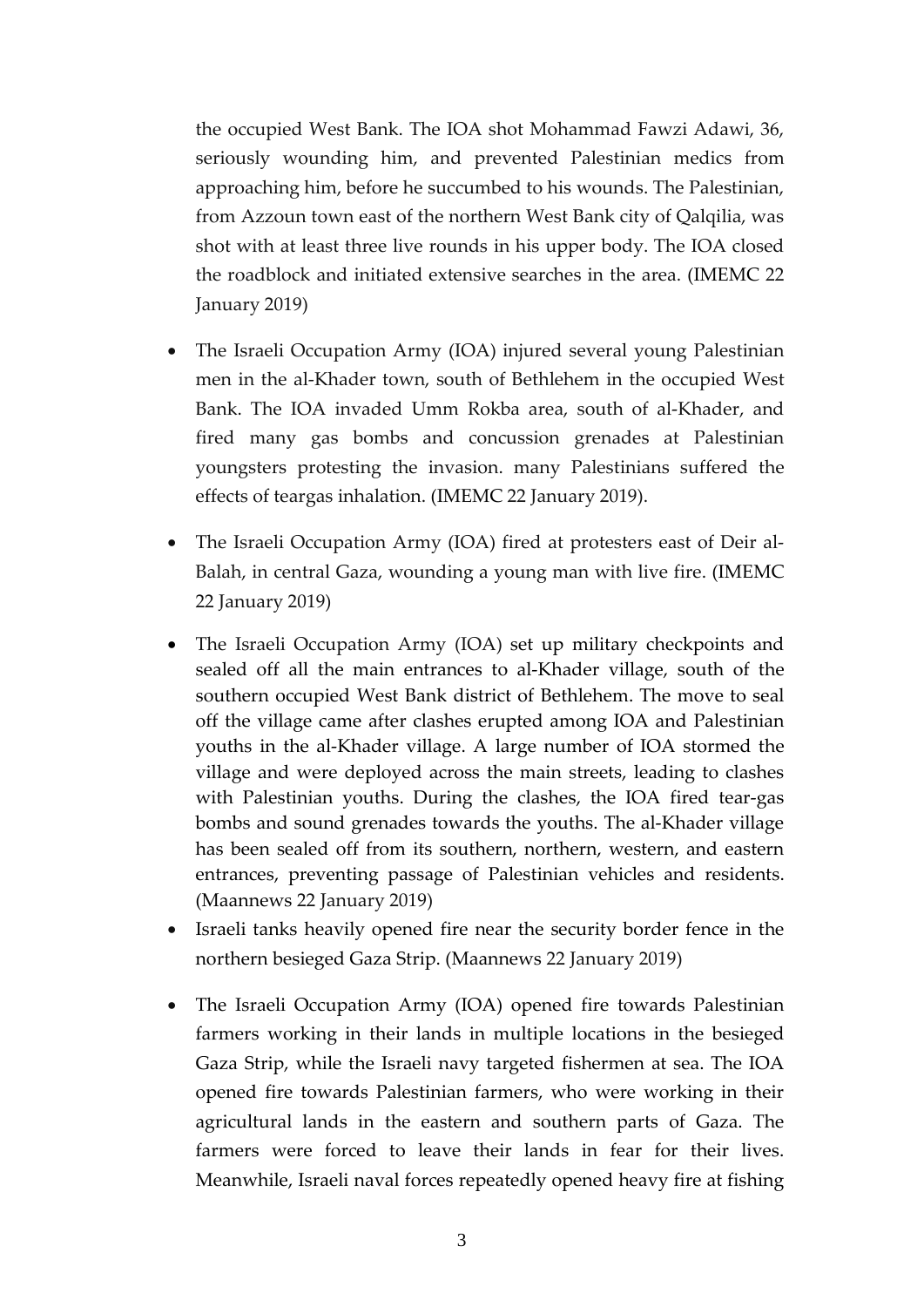boats, forcing fishermen to sail back to shore. No injuries were reported from neither of the incidents. (Maannews 22 January 2019)

## **Israeli Arrests**

- Undercover Israeli occupation Army (IOA) stormed a gas station and kidnapped a Palestinian man near the Dheisheh refugee camp, in the southern occupied West Bank district of Bethlehem. The detained Palestinian has been identified as Tamer Abu Sadoud. Sadoud was kidnapped by undercover IOA from a local gas station, where he was working. The undercover Israeli Occupation Army (IOA) quickly drove off from the scene with Sadoud in the backseat. (Maannews 22 January 2019)
- Israeli naval forces detained a 22-year-old Palestinian fisherman while working off the coast of the northern besieged Gaza Strip. Israeli authorities informed the family of the fisherman, Muhammad Hussam Bakr, 22, of his detention while working off the coast in northern Gaza. The reason for Muhammad's detention remained unknown. (IMEMC 22 January 2019)

# **Israeli Settler Violence**

- Groups of Israeli settlers renewed the provocative incursions into Al-Aqsa Mosque through the Moroccan Gate, carried out tours inside the mosque, under high security reinforcement, until they left the mosque. (IMEMC 22 January 2019)
- A group of settlers from the illegal settlement of Beit Ein invaded Palestinian olive orchards in Wad Abu ar-Reesh area, north of Beit Ummar town, north of the southern West Bank city of Hebron, and cut hundreds of olive trees and saplings. Settlers cut hundreds of olive trees and saplings, owned by a local farmer, identified as Ibrahim Thalji, from Safa village, north of Beit Ummar. Settlers have previously repeatedly invaded and cut trees in the orchard, and several surrounding orchards owned by Palestinians from Thalji and Sleibi local families. (IMEMC 22 January 2019)
- A group of Israeli settlers invaded Palestinian olive orchards in Wad Abu ar-Reesh area, north of Beit Ummar town, north of the southern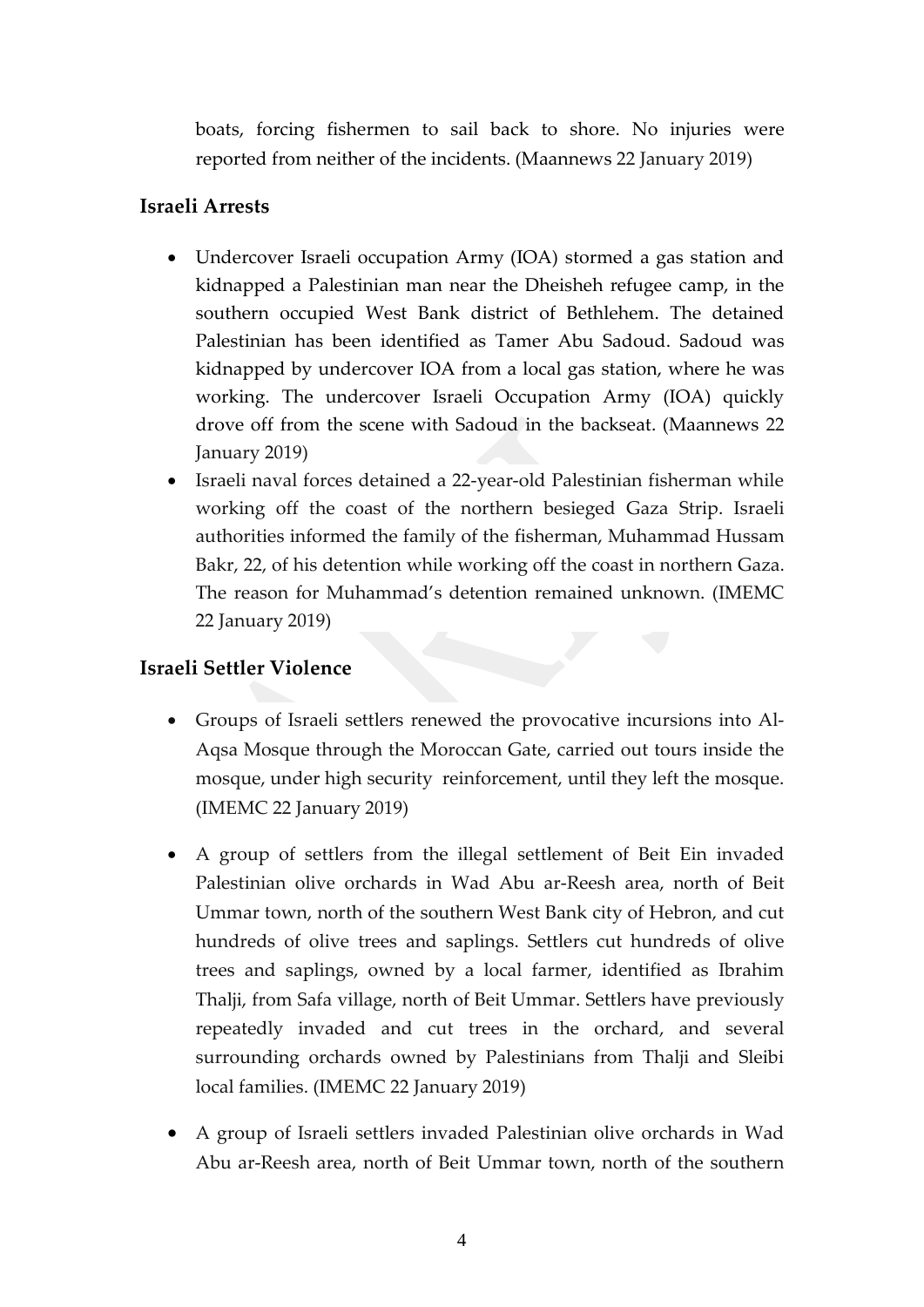West Bank city of Hebron, and cut hundreds of olive trees and saplings. The settlers cut hundreds of olive trees and saplings, owned by a local farmer, identified as Ibrahim Thalji, from Safa village, north of Beit Ummar. (IMEMC 22 January 2019)

#### **Home Demolition & Demolition threats**

- The family of Haitham Muhammad Mustafa was forced to demolish its own garage in Al-Isawiya town, occupied Jerusalem, after Israeli authorities served them with a demolition notice, under the pretext of building without a permit. Israel's so-called "Nature Authority" and the Israeli municipality of Jerusalem issued a decision to demolish the garage. However, the Israeli police returned and are forcing the family to implement the demolition; otherwise, they will be forced to pay a fine of 80 thousand shekels for municipal staff and accompanying forces. (IMEMC 22 January 2019)
- Israeli Civil Administration staff delivered demolition notices to Palestinian homes and residential buildings in the Issawiya neighborhood, in occupied East Jerusalem. Staff members from the Israeli Civil Administration along with Israeli occupation Army (IOA) stormed Issawiya and delivered demolition notices to several Palestinian homes, residential and commercial buildings. The IOA spread out across the neighborhood and took photographs of the buildings to be demolished. The notices mentioned that the demolition would be carried out under the pretext that it was built without the difficult-to-obtain Israeli permit. (Maannews 22 January 2019)

### **Israeli Military Orders**

• The Jerusalem District Court issued a temporary lien for a plot of land in occupied East Jerusalem belonging to the estate of the late Palestinian leader, Yasser Arafat. Hebrew-language news outlets reported that the court issued the order at the request of eight families, who identify themselves as "victims of terrorism," and who filed a civil damages lawsuit against the Palestinian Authority (PA) and Arafat's estate. The plaintiffs claimed that if they win the lawsuit, it would be difficult to collect the compensation from the estate and requested to place a temporary lien on the property, in order to fully collect their